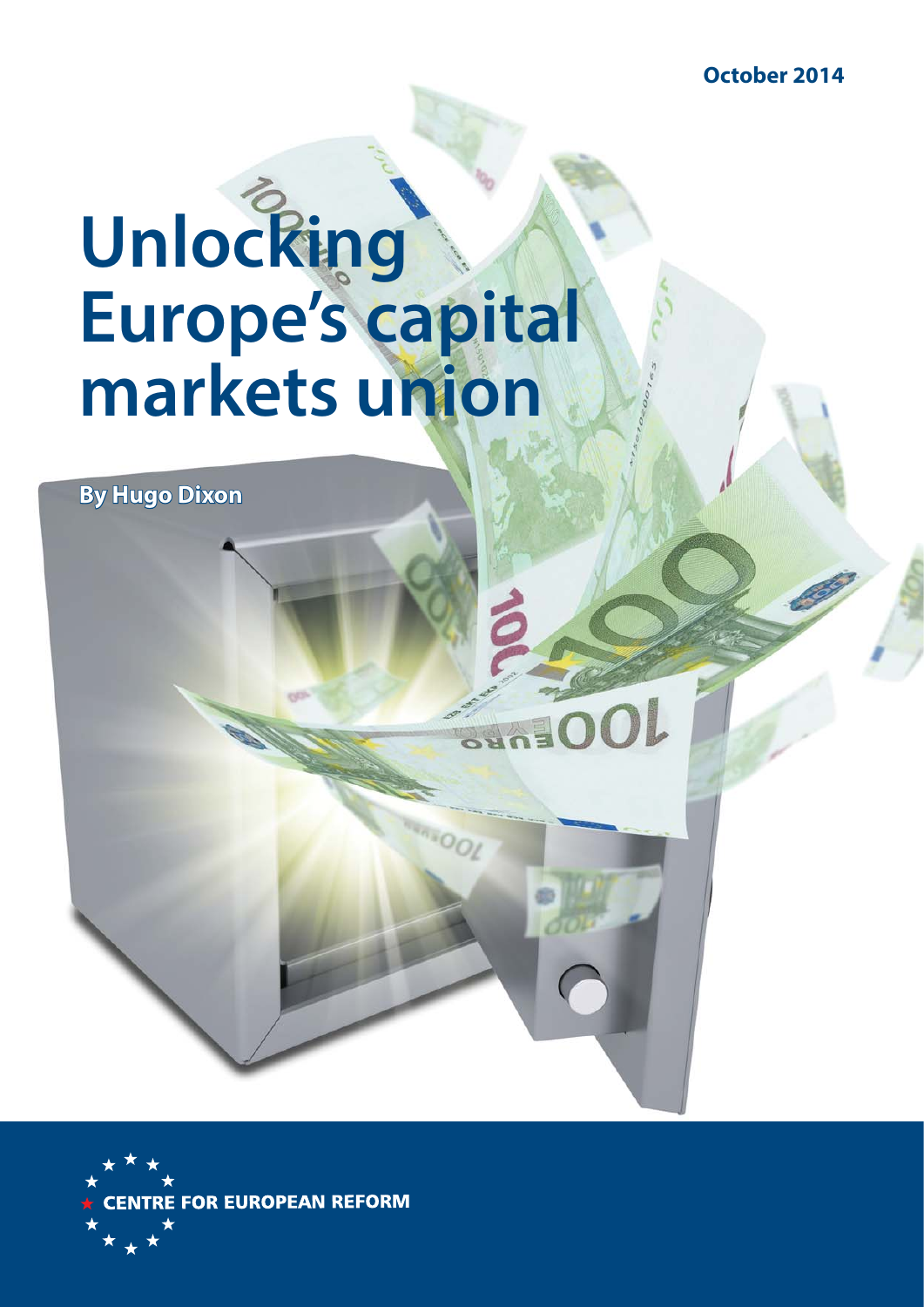# **Unlocking Europe's capital markets union**

# **By Hugo Dixon**

## Summary

- Jean-Claude Juncker's European Commission should produce a detailed action plan for the creation of a capital markets union. It should secure the broad support of the European Council and the European Parliament for this plan in early 2015. The key building blocks should all be in place by the time this Commission leaves office in 2019.
- \* The main goal of this union should be to develop healthy non-bank sources of finance that can drive economic growth and employment across the EU.
- $\star$  The emphasis should be on lifting barriers that prevent both the growth of capital markets within member-states, and the development of integrated pan-European markets.
- \* The subsidiarity principle should be respected. This means, in particular, that there is no need to transfer the power to supervise capital markets from national authorities to EU institutions.
- \* The UK should become an enthusiastic participant in the capital markets union.

### Introduction

The creation of a 'capital markets union' should be one of the big initiatives of the Commission led by Jean-Claude Juncker. The president-designate has already backed the idea. In September, Juncker tasked Jonathan Hill, the incoming British commissioner, with "bringing about a wellregulated and integrated capital markets union, encompassing all member-states, by 2019, with a view to maximising the benefits of capital markets and non-bank financial institutions for the real economy".<sup>1</sup>

But what is a capital markets union? What would be its benefits? And how can such a union be created? At present, there are no definite answers to these questions. The European Commission did produce a helpful roadmap in early 2014 on how to boost long-term finance, which covers some of the ground.<sup>2</sup> But to a large extent the capital markets union is a slogan in search of a policy programme. This paper seeks to sketch such a programme.

A capital markets union should be seen as a set of initiatives designed to develop healthy non-bank sources of finance and to let capital flow freely across boundaries.

1: Letter from Jean-Claude Juncker to Jonathan Hill, September 2014. http://ec.europa.eu/about/juncker-commission/docs/hill\_en.pdf.

Non-bank finance is needed because banks are on the back foot as a result of the credit crunch and the euro crisis. They are shrinking and being subjected to tougher regulation. As such, they will not be able to finance a European recovery on their own.

The term capital markets union is a conscious echo of the EU's new banking union, and is rooted in the idea that capital markets could be a source of funds for jobs and growth. But there are important differences between a capital markets union and a banking union. In particular, the banking union was envisaged primarily as a eurozone project, although non-euro countries can

2: 'Long-term financing of the European economy', Communication from the Commission to the European Parliament and the Council, March 27th 2014. http://eur-lex.europa.eu/legal-content/EN/ TXT/?uri=CELEX:52014DC0168.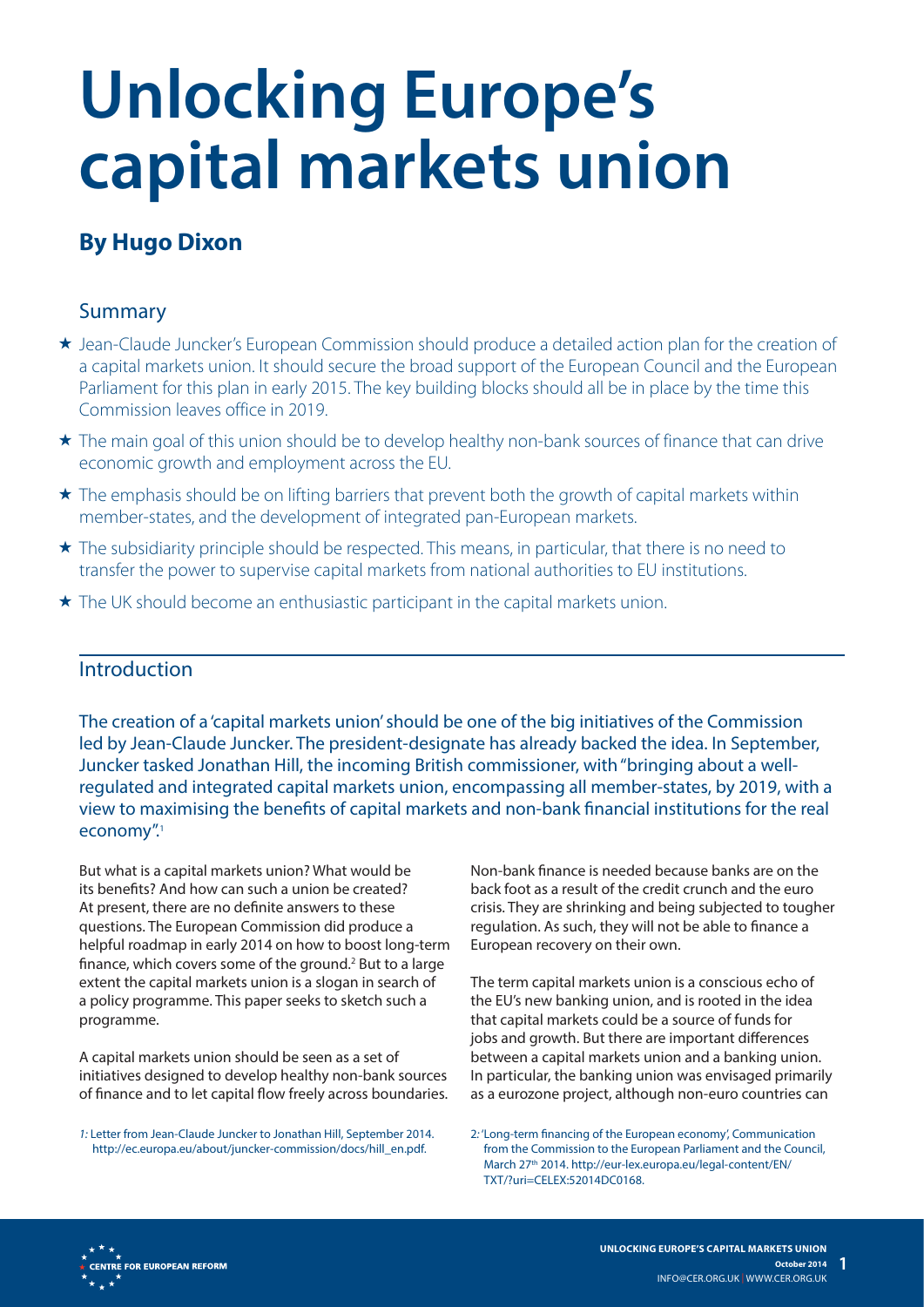join it. The perceived need was to help shore up the single currency by reducing the linkages between banks and the governments of the countries where they were based. The key initiatives were the creation of a single supervisory mechanism for banks centred on the European Central Bank (ECB), and a single resolution mechanism for troubled lenders.

A capital markets union, by contrast, is needed to develop the single market, not to shore up the single currency. As such, it should be an EU-wide project rather than a eurozone one. Britain, which decided not to take part in the banking union, should become an enthusiastic participant in the capital markets union. The UK is home to the City of London, by far the largest capital market in Europe. Without Britain, the potential of a capital markets union would be much diminished.

The tools needed to develop the capital markets union are different from those needed to create the banking union. The barriers that prevent both the growth of capital markets within member-states and the development of integrated pan-European markets should be lifted. It will sometimes be necessary to agree on new EU rules, to break down the barriers that fragment the market. But approaches should be harmonised only when strictly necessary.

The principle of subsidiarity should be respected. This is particularly important in considering the supervision of EU capital markets. There has been some talk about making either the ECB or the European Securities and Markets Authority (ESMA) the single supervisor for EU capital markets. This would be a bad idea. The current system, whereby ESMA sets a rule book for the single market and ensures consistent supervision across the 28

states, with national supervisors responsible for policing the rules, should be continued.

# **"** The main thrust of the capital markets union should be about liberating, not controlling markets.**"**

Markets, of course, do need regulation. But the main thrust of a capital markets union should be about liberating, not controlling them. In fact, some of the regulations put in place in the wake of the financial crisis will need to be revised because they are preventing the healthy development of non-bank finance.

Some people think the term capital markets union is a misnomer. Why not just call the initiative the creation of a 'single capital market'? This would underline the fact that it is supposed to apply to the whole EU, not just the eurozone and countries which wish to tag along. It would also clarify the links between this initiative and the fundamental principle of the free movement of capital, which stretch back to the Treaty of Rome. On this thinking, a single capital market would fulfil the goal set out in 1958 by removing the non-tariff barriers that fragment the EU's markets and saddle the region with a financial sector that is too dependent on banks. While there is a lot to be said for this argument, the name capital markets union is more catchy, and is now well established.

The rest of this paper looks in more detail at the benefits of a capital markets union and at the practical measures required to create it.

# Capital benefits

A capital markets union would have five main benefits: providing finance for the economy; helping to absorb shocks; enabling more effective monetary policy; creating more competitive markets; and providing the UK with another good reason to stay in the EU.

#### **Finance for the economy**

The EU's biggest challenge is to pep up its sluggish growth rate. Among other things, that will require more investment. The Commission says €1 trillion is needed for transport, energy and telecoms networks of 'EU importance' by 2020. There is also the need for companies of all sizes to invest and grow.

But traditional sources of finance are drying up. Banks have to clean up their balance sheets. Before the credit crunch, European politicians used to congratulate themselves on having such a large banking system.

Many of them thought lenders were better able to foster growth than markets, because they understood their clients. But since the crisis, a lot of lenders have been unable to provide credit – despite the fact that banking has been massively subsidised by the provision of cheap funding from central banks. In peripheral eurozone countries such as Italy, the situation is particularly acute.

More non-bank finance is needed to take up the slack. There is a vast array of possible alternatives: public equity; private equity; venture capital; loans made by entities that are not banks (often called shadow banks); loans which start on bank or shadow bank balance sheets but are then packaged and traded in financial markets - socalled securitisation; corporate bond issues; peer-to-peer lending; private bond placements; hedge funds and so on.

Although all of these already exist in the EU, its markets are typically much smaller than equivalent activities in the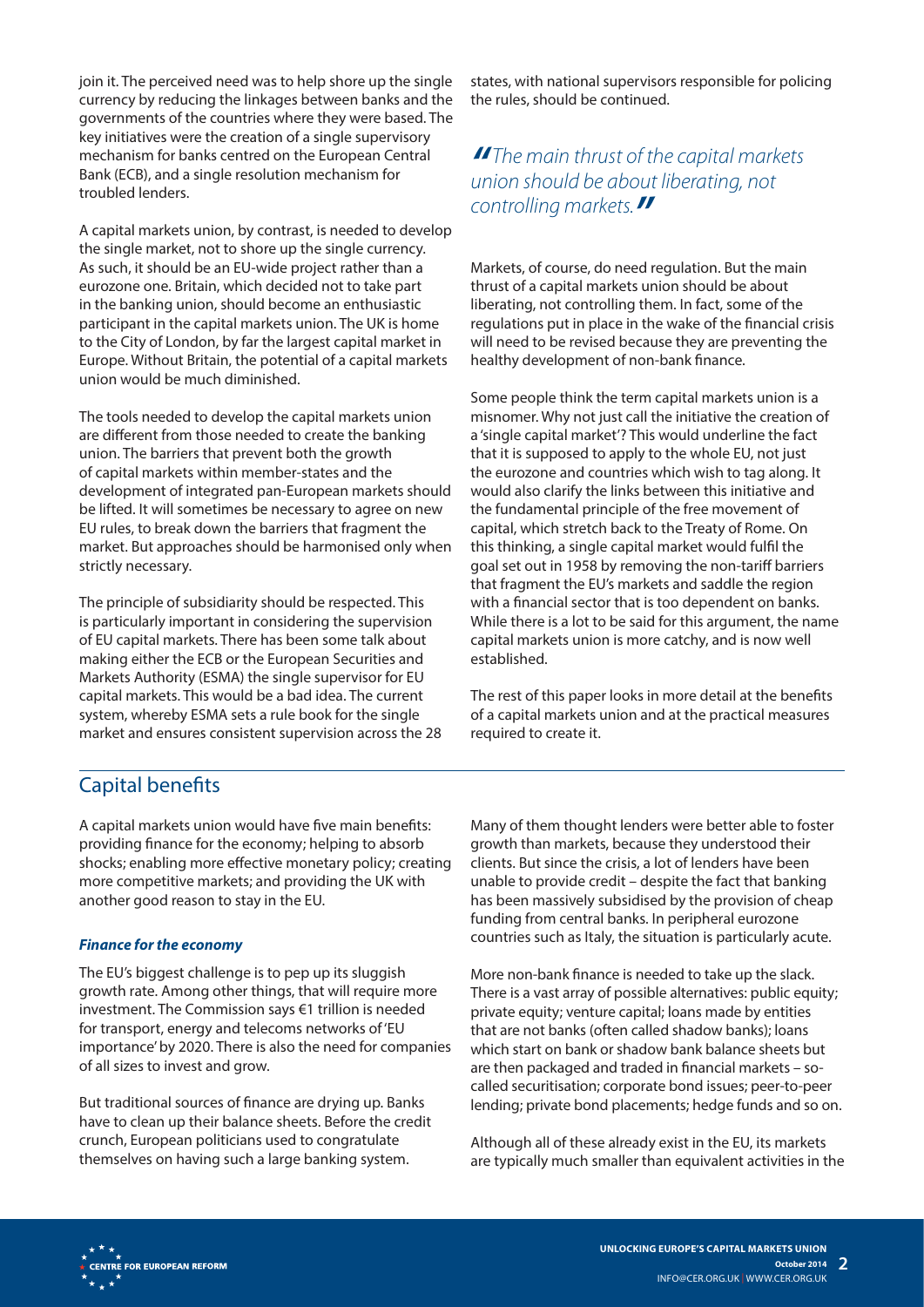US. Indeed, according to an analysis of 26 measures by the New Financial think-tank, Europe's capital markets are roughly half as big as they would be if they were as large, relative to GDP, as those in America.3

This is the flipside of the fact that the EU is much more 'bank-centric' than America. Its lenders' balance sheets are four times gross domestic product; in the US they are only 80 per cent of GDP.<sup>4</sup> Similarly, European non-financial corporations rely on banks for roughly 70 per cent of their funding, while US companies turn to banks for only 30 per cent of their finance. $5$ 

#### **Shock absorption**

Europe's bank-centricity does not just threaten to undermine the recovery. It has also magnified the original crisis.

Banks are highly leveraged entities. Meanwhile, their dependence on short-term funding, either via deposits or through the markets, makes them vulnerable to runs. Because of their vital role in the payments system and the need to protect depositors, it is risky to let them go bust. Governments feel compelled to ride to their rescue when they get into trouble. But, during the euro crisis, several governments were not themselves strong enough to do so. Attempts to rescue their banks, notably in Ireland, dragged down governments too.

When an economy hits difficulties, losses are of course incurred throughout the financial system. But these losses should not be concentrated in highly-leveraged vehicles that rely on short-term funding and may need to be rescued by the state. Investors who are more prepared to take a longer-term view should take the hit. The shockabsorbing capacity of capital markets is particularly high when funding is provided in the form of equity. An equity-financed company may still have to adjust its business plan when it runs into trouble, but it will not create damaging knock-on effects in the banking system, as happens when a bank is in trouble.

The ability of capital markets to act as shock-absorbers depends on risks really being transferred from bank balance sheets to the capital markets – and on the market vehicles not themselves being highly-leveraged and dependent on short-term money. These provisos did not apply in the run-up to the credit crunch. Shadow banks, which were intimately connected to the banking system, had proliferated. When they went bust, they infected the banking system too. There was also little transparency over who was ultimately responsible for the risks. Panic ensued. It is not possible to eliminate the herd instinct of the markets. But it is possible to reduce the negative

3: 'Driving growth: Making the case for bigger and better capital markets in Europe', New Financial, September 2014.

4: 'Finance for growth', High Level Expert Group on SME and Infrastructure financing, 2013.

macroeconomic impact of the swings between greed and fear, principally by reducing and controlling the links between banks and non-banks and by making markets more transparent.

**"** Europe's capital markets are roughly half as big as they would be, if they were as large, relative to GDP, as those in America.**"**

#### **More effective monetary policy**

When the US Federal Reserve engaged in quantitative easing (QE), it had a wide array of capital market instruments that it could buy. When the Bank of England embarked on QE, it had a much narrower range of securities it could purchase and so decided to acquire mainly UK government bonds. The European Central Bank faces an even poorer range of choices than the Bank of England but it has also been reluctant to buy government bonds because it is prohibited from 'monetary financing'. As a result, it waited until September 2014 and annual inflation dropping to 0.3 per cent before agreeing on any action – and, even then, it decided to buy only assetbacked securities and covered bonds. The snag is that there are not many of these instruments to buy.

A richer capital market could give central banks more macroeconomic tools to manage any future cases of uncomfortably low inflation. This would be especially valuable for the ECB. Developing such markets, though, takes time. So the capital markets union will be of more help in fighting any future bout of 'lowflation' than the current one.

#### **Competitive markets**

One of the problems with the EU's bank-centric financial system is that it is not as competitive as it should be. In half of the EU's member-states, the top five lenders have a combined market share of over 60 per cent. As a result, customers often do not have much choice. What is more, in several EU countries – and especially in Germany, Spain, Ireland, Greece, Portugal and Cyprus – there have been incestuous relationships between banks and companies. This has led to credit being provided to well-connected businesses rather than those with the best prospects.

A capital markets union could lead to a more competitive financial system. Large corporates can already access the capital markets. But, if the US is any guide, there should be scope to open up the markets to medium-sized enterprises. And the competition would, in turn, bring

5: 'Funding the EU economy: The role of banks and financial markets', Association for Financial Markets in Europe, July 2014.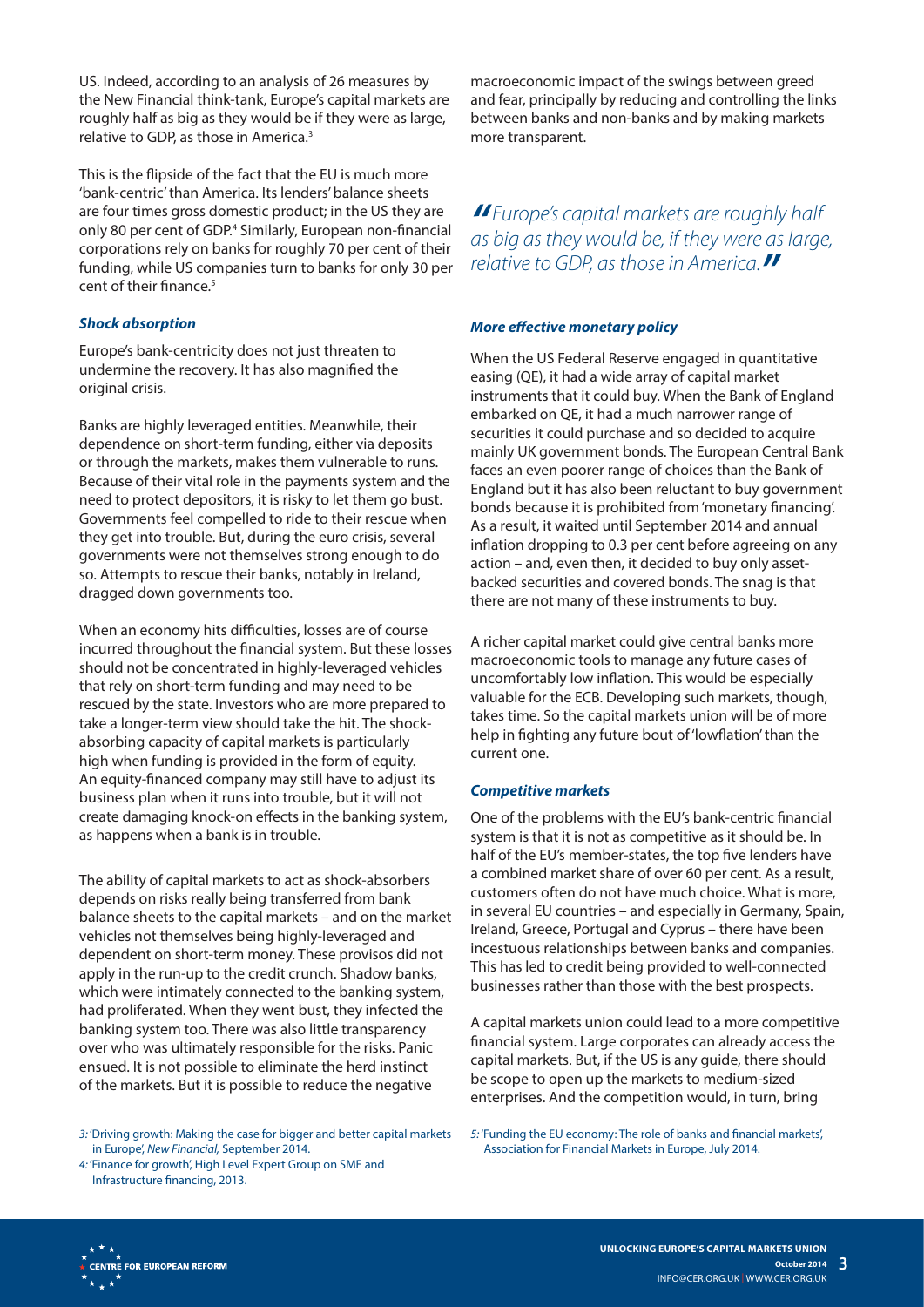pressure on banks to improve their services. Insofar as pan-European markets can be developed, they will also benefit from economies of scale equivalent to similar US markets. This should lower the cost of capital, so boosting investment.

Market-based finance brings with it a rich ecosystem of new experts – equity and bond analysts, business angels, specialist debt investors, venture capitalists, hedge fund investors and so forth. In the right conditions, this should lead to greater discipline in the allocation and use of capital than some of the traditional cosy relationships between banks and companies. It can also spur innovation. See, for example, how crowdfunding and peer-to-peer lending platforms are using the internet to match investors with companies that need funding – without the need for expensive branch networks.

Of course, markets are not hives of virtue, any more than banks are. Therefore, market participants must be held to high standards of conduct, rules must be properly policed and those who disobey them must be punished.

#### **Cut the risk of Brexit**

The bonus of the capital markets union is that it would give the UK another strong reason to stay in the EU – so cutting the risk of a 'Brexit'. A drive to complete the single capital market would be a generational opportunity for the City of London similar to the 'eurodollar revolution' from the late 1950s onwards, and the explosion of activity unleashed by the Big Bang deregulation of 1986. This would be good for UK jobs, wealth creation and tax collection.

So far, the UK government has not shown particular enthusiasm for the project. This may be because it worries that the capital markets union could be used as a cover by the Commission to grab more powers for itself. It may also be because the Conservative Party, the leading party in the coalition, finds it hard to engage in any constructive thinking on the EU because of its powerful eurosceptic wing. However, some voices in the City, such as TheCityUK, which represents the UK financial services industry, are keen on the idea.

The City, of course, does not have many votes, and so would not directly swing the outcome of the referendum that David Cameron plans to hold by the end of 2017 on whether Britain should stay in the EU (assuming, of course, that he wins the 2015 general election). But money talks. The City will not wish to miss out on participating in a capital markets union and will make that clear to its friends in the Conservative party.

**"** The City will make clear to its Conservative party friends that it does not wish to miss out on the capital markets union.**"**

Juncker's decision to put Jonathan Hill in charge of creating a capital markets union is a clever one. Hill will be in an excellent position to ensure that the single market in capital becomes a reality, and to sell its benefits to his compatriots back home.

#### **The way forward**

Action will be needed from the private sector. Developing markets often run into Catch 22-type situations. The investors do not come until there are securities to invest in; but companies do not want to issue securities until there are ready investors. Market participants will need to take the risk of investing in the necessary manpower and systems, in the belief that there will ultimately be a big opportunity. In some cases, they will also need to work collectively via their trade bodies to agree on, for instance, standardised contracts, so that markets can enjoy a critical mass.

But policy-makers must act as well. Many need to be involved: national governments, central banks and market supervisors; the European Central Bank and the three European Supervisory Agencies (ESAs); and last but not least, the Commission, the Council of Ministers and the Parliament. The subject matter is sometimes fairly technical. But policy-makers must not lose sight of the big picture: the opportunity to develop healthy non-bank sources of finance to fund jobs and growth.

# Unlocking the EU's capital markets

In Europe, especially continental Europe, banks dominate the financial system so much that it is tempting to think that banking is finance. But one only has to look across the Atlantic to see this does not have to be the case. The United States has a rich cornucopia of alternative financing arrangements. Why the discrepancy? Largely because the EU's financial system is clogged up and fragmented. This section looks at some of the different financial instruments and how they could be used more effectively in a European capital markets union.

#### **Securitised bank loans**

One way to deal with the problem of banks' dwindling appetite to lend money is to 'securitise' their loans. This involves taking a bundle of loans and selling them to a special purpose vehicle (SPV). The SPV then issues securities and sells them to investors. Each SPV can issue different classes of security – from high-risk to low-risk – appealing to different types of investor. Mortgages, car loans, credit card advances and loans to small and medium-sized enterprises (SMEs) can be securitised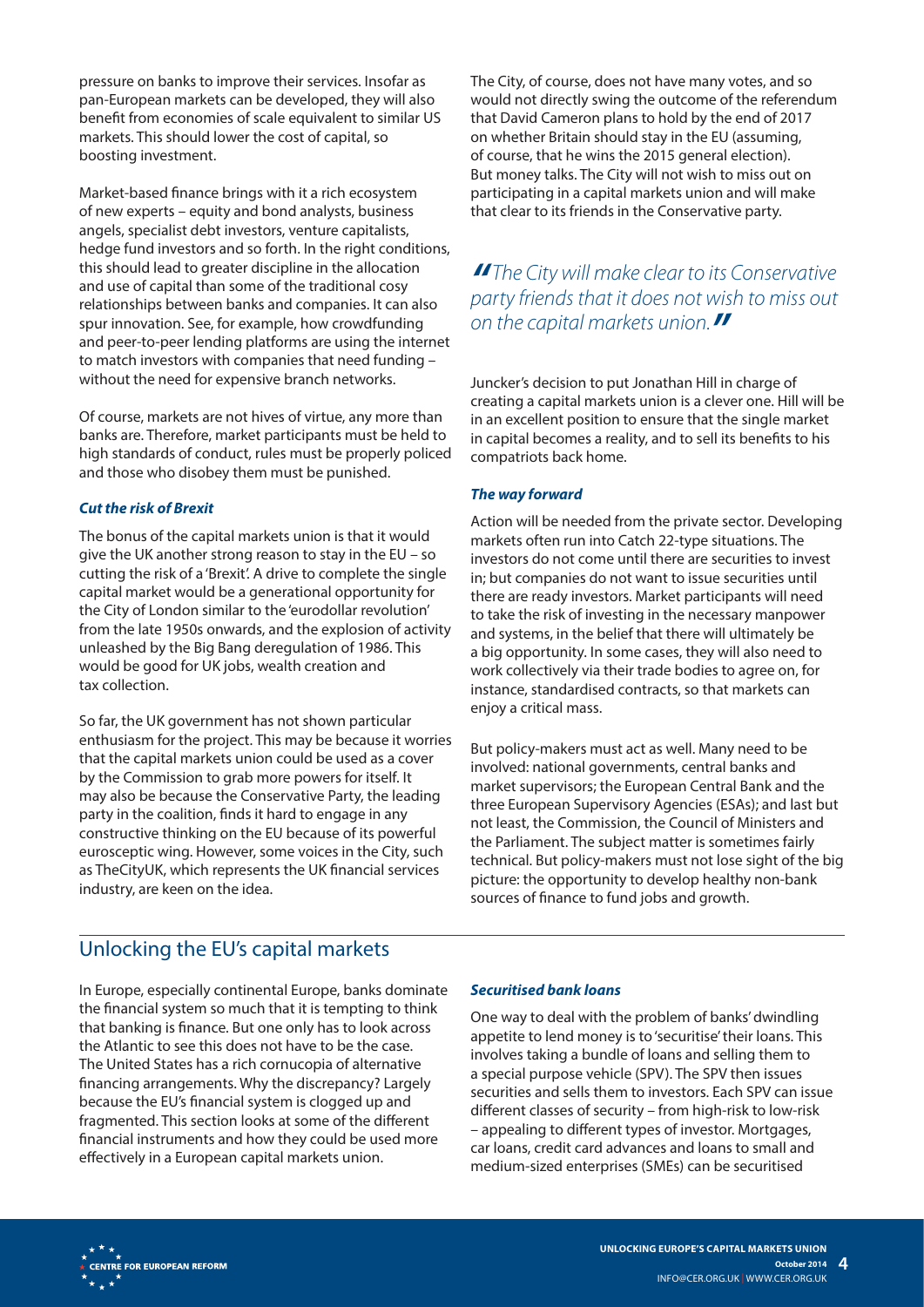in this way. The bank still 'originates' the loans, taking advantage of its knowledge of clients' credit track records. But it does not keep all the assets on its balance sheet, meaning it can make more loans without its capital ratios suffering.

Securitisation was an extremely important financing tool in the run-up to the credit crunch. Unfortunately, it was misused – especially in the US. The problem was not only that banks lent to so-called subprime borrowers, many of whom were unable to service their loans. Elaborate structures were also devised – sometimes securitisations of securitisations – which even professional investors found hard to understand. Their rationale was to boost returns. But when the subprime borrowers stopped paying, the structures magnified the losses.

What is more, many investors who bought the securities were not suitable owners. They sometimes relied on lots of short-term debt to buy the securities. Those who bought the securities could only do that because banks guaranteed to provide the SPVs with credit if investors could not roll over their short-term debt. When the market exploded, it dragged down the banking industry too.

Despite this unfortunate experience, securitisation could and should play a healthy role in the EU's capital markets – provided the structures are simple and clear – as the ECB and the Bank of England argued in a joint paper in early 2014.<sup>6</sup> It is worth noting that the problems of the credit crunch were almost entirely focused on the US. Default rates on EU securitisations between mid-2007 and mid-2014 were only 1.6 per cent, according to Standard & Poor's, the rating agency. The equivalent for the US was 19.3 per cent. $7$ 

However, while the US securitisation market has revived, the EU market is virtually dead in the water. This is partly because of tough new regulations that require European insurance companies (the main purchasers of securitised loans) to hold extra capital if they buy these assets. The fact that banks have found it so easy and cheap to finance themselves with central bank money in recent years has also provided a disincentive for them to securitise assets.

The ECB and Bank of England have recommended that 'high-quality' securitisations – those with simple and clear structures - could benefit from less stringent regulations. The Commission in October 2014 adopted regulations moving in the right direction.8

#### **Shadow banking**

It is not just banks that can make loans. Non-banks – also known as shadow banks – can also do so. The definition of shadow banking used by the Financial Stability Board (FSB), the international body set up to strengthen the global financial system since the credit crunch, is "credit intermediation involving entities and activities outside the regular banking system". This is a large business globally – worth \$71 trillion, equivalent to 24 per cent of total financial assets and about half the size of the banking system.<sup>9</sup>

# **"**Default rates on EU securitisations between mid-2007 and mid-2014 were only 1.6 per cent.**"**

The term shadow banking is a broad one since it covers all lending by any entity that is not a bank. In the EU, the most important categories are:

 $\star$  Loans by insurance companies, pension funds, hedge funds and other asset managers.

 $\star$  Peer-to-peer lending. This is a small but fast-growing market, in which investors lend to borrowers over the internet. There are hundreds of special platforms matching lenders and borrowers.

 $\star$  Loans by SPVs. Some are set up with the intention of lending to companies. They raise funds by securitising their loans. Such securities are known as Collateralised Loan Obligations (CLOs).

The main advantage of shadow banking is that it brings new sources of funding, given that the formal banking system has been retreating.

However, there are many links between shadow banks and conventional banks – typically because the latter have lent the former money or provided them with the guarantee of credit in some way or another. As a result, if a shadow bank goes bust, it can infect the banking system.

Global policy-makers are understandably worried that they may end up regulating the banking system so tightly that financial activity migrates to the shadows where it is unregulated and can cause havoc. Policy-makers, both

6: 'The case for a better functioning securitisation market in the European Union', Bank of England and ECB, 2014.

7: 'Seven years on, the cumulative default rate for European structured finance is only 1.6%', Standard & Poor's, August 2014.

<sup>8:</sup> 'Commission adopts detailed prudential rules for banks and insurers to stimulate investment in the economy', European Commission press release, October 2014.

<sup>9:</sup> 'Global shadow banking monitoring report 2013', Financial Stability Board, November 2013.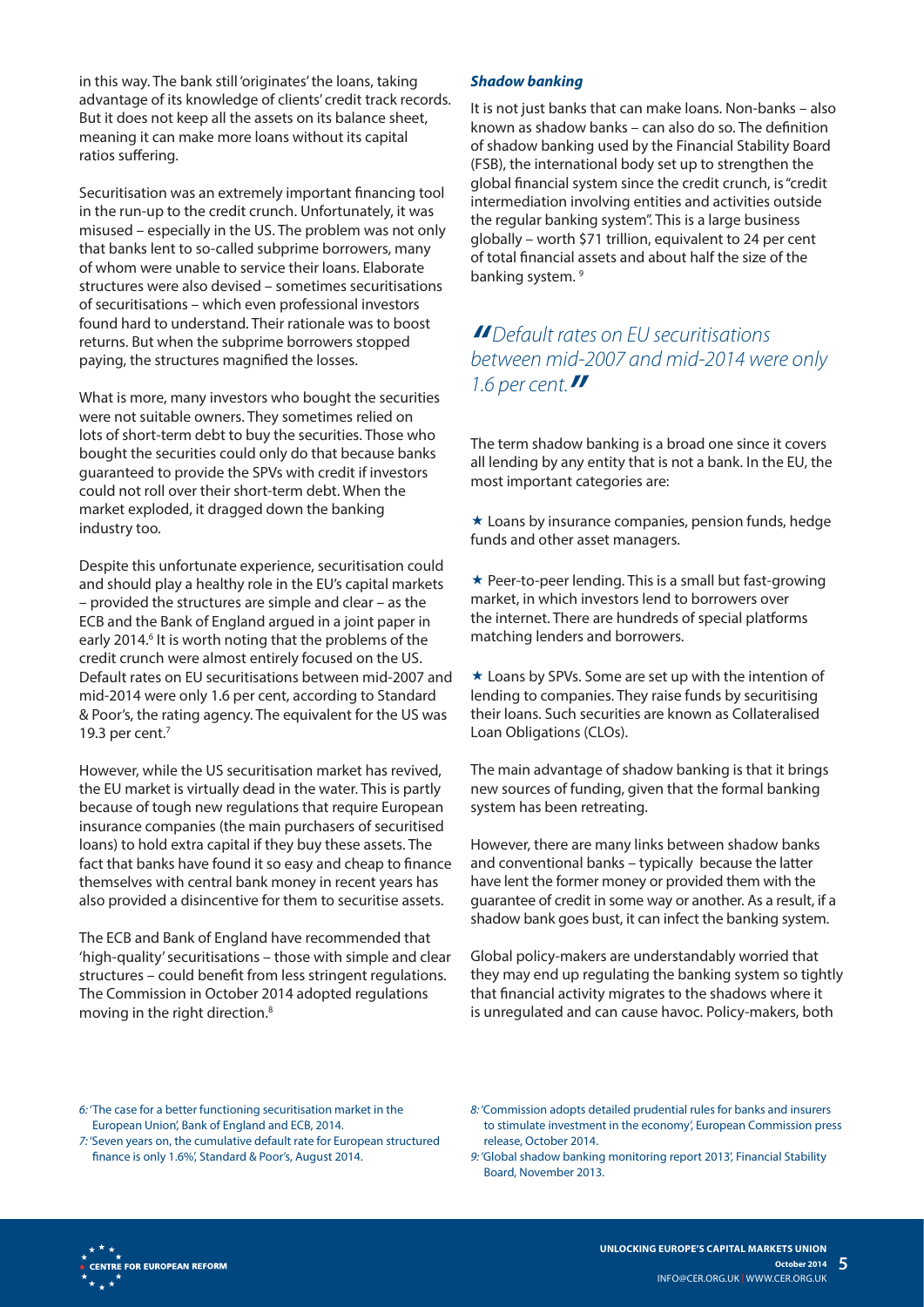globally and in the EU, have therefore been spearheading a series of initiatives to make sure this does not happen.10 One involves putting fire-breaks between the banking system and the shadow banking system – so that banks are not excessively exposed to non-banks. The EU should pass legislation along these lines, although some interconnections are likely to remain.

However, there are four rules that are stifling the development of shadow banking. These need to be changed.

First, the 'passport' which allows investment firms to offer their services across the whole EU single market, provided they are regulated appropriately in their home state, does not apply to shadow banking. Many EU countries, such as France, stop non-banks lending money unless they also obtain a banking licence – something which is onerous and expensive. This is because lending is considered the exclusive role of banks. As a result, the EU does not have a passport for shadow banks and the single market for capital is fragmented.

A high-level expert group set up by the EU to look into SME and infrastructure financing noted this problem in 2013, and recommended the creation of such an EU passport.<sup>11</sup> It is a good idea, which the Commission should act on.

Second, non-banks do not have such good information on the track records of individual borrowers as banks. Since they are unable to assess credit risk well, they are less willing to lend. This harms SMEs in particular, since information on their finances is less available than for big companies.

The high-level expert group noted this problem, too. It advocated the creation of a robust, easily accessible credit risk database. While this is a good idea, further analysis is needed of how best to get it up and running – and in particular, on what role national central banks (some of which have the necessary information) should play, whether there should be a series of national databases or a pan-European one, and how private-sector information providers can best be involved. The Commission has promised to come up with some proposals this year.

Third, the high-level expert group said there were similar data problems with infrastructure lending. It recommended that governments should publish information on past public infrastructure projects so that markets could play a bigger role in supplying funds for future schemes. The Commission responded by saying

it will evaluate this year the feasibility of doing this. It should make this happen.

Fourth, some countries, such as Germany and Austria, have rules which de facto limit pension funds from investing in infrastructure. In early 2014, the Commission proposed a directive which, among other things, would stop member-states banning occupational pension funds from investing in assets with a long-term profile such as infrastructure, unless the restrictions are justified on prudential grounds.12 This suggestion is a good one.

# **"** Shadow banks should be able to get a passport to operate across the whole EU single market.**"**

#### **Bonds**

Borrowing money from a bank or shadow bank is not the only way of raising cash. Borrowers can also issue bonds directly to investors. As a result, the bond market can be used to provide finance, even when banks do not want to lend. Bonds often do not need to be repaid for many years, and can therefore supply longer-term finance than banks normally wish to provide.

But for a bond market to work properly, investors have to understand the risks they are running. They will not simply provide cash for an unknown company. A few specialist investors do their own analysis. But most are only prepared to invest in bonds with credit ratings. The snag is that credit ratings are expensive to procure and involve a lot of hassle. So they are used only by the largest borrowers.

The credit rating industry was guilty of bad practices in the run up to the credit crunch, and so needed to be regulated. But, because of the costs they are imposing on the industry, the slew of new rules adopted by the EU may have gone too far and be stifling the development of its capital markets. The Commission should review whether specific elements of the rules could be relaxed. The guiding principle should be to free up the rating agencies to give an honest view about the risks as they see them, but not to treat these views as sacrosanct.

In the EU, governments are extremely active users of the bond markets. Large companies are also fairly active – but not nearly as active as in the United States. In 2011, only 55 per cent of the debt of large German companies (those with annual revenue of over \$500 million) was in the

<sup>10:</sup> 'Strengthening oversight and regulation of shadow banking: An overview of policy recommendations', Financial Stability Board, August 2013. Also 'Shadow banking: Addressing new sources of risk in the financial sector', European Commission to the Council and the European Parliament, September 2013.

<sup>11:</sup> 'Finance for growth', High Level Expert Group on SME and Infrastructure financing, January 23rd 2014.

<sup>12:</sup> 'Revision of the occupational pension funds directive', European Commission frequently asked questions, March 2014.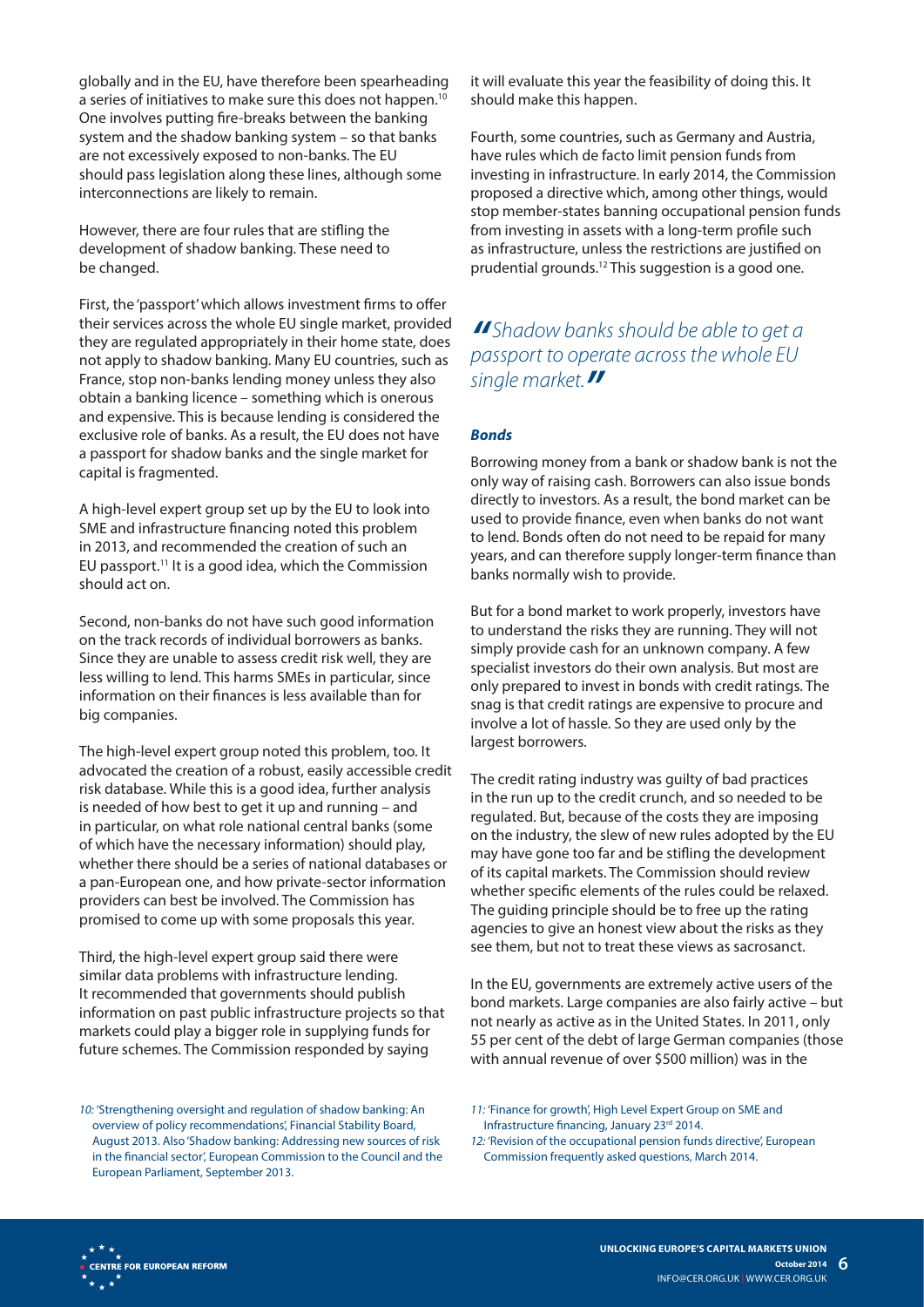form of bonds, according to McKinsey, the management consultants. In France, the figure was 64 per cent, in the UK 25 per cent, Italy 32 per cent and Spain a mere 7 per cent. In America, the figure was 99 per cent.<sup>13</sup>

The last two years have seen a big shift into bond markets by large EU companies. This is partly because the eurozone banking crisis has restricted the traditional funding channel; and partly because companies see an opportunity to lock in today's exceptionally low interest rates for a long period of time. In 2012 and 2013, eurozone non-financial companies raised €215 billion of bonds (net of repayments), according to Deutsche Bank. This nearly matched the €242 billion drop in bank lending.

To a large extent, market forces can be allowed to play out naturally. However, there are two policy changes that might usefully accelerate the trend. One is to have a standardised template for prospectuses, as is the case in the US. The advantage of standardisation is that it makes it easier for investors to find their way around these vast documents. Lack of standardisation is not a problem when large sums of money are being raised. But it may hinder investment when smaller sums are required. A standard template would not just help more companies tap the bond markets; it would help them issue equity too.

The Commission should also attempt to discern whether banks are offering their largest corporate clients artificially cheap loans; they may be doing do so in the hope that they can recuperate the money via fee income on deals such as mergers. The Commission should ensure that such cross-subsidisation cannot happen. Without it, the largest companies would have a greater incentive to raise funds in the bond market. Banks would also use more of their limited balance sheets to lend to the smaller companies.

#### **Private placements**

In America, mid-sized companies issue bonds. They normally do this by selling bonds to a small number of sophisticated investors, through a vehicle known as a private placement, rather than marketing them to the public. The advantage is that the bonds do not have to be registered with the Securities and Exchange Commission, cutting issuance costs substantially. Nearly \$50 billion of such bonds are issued each year, according to the International Capital Market Association (ICMA).14

In most EU countries, however, the private placement market is small. The exceptions are Germany and France, which between them accounted for €15 billion of issuance in 2013. As a result, many EU companies turn to

13: 'Financial globalization: Retreat or reset?', McKinsey Global Institute, 2013.

14: 'Trade bodies join forces to promote EU Private Placement market', International Capital Market Association, June 12<sup>th</sup> 2014.

the US private placement market to issue bonds. In 2013, they issued \$15 billion (nearly €12 billion) of paper there.15

There are several reasons why the EU market is so much smaller than the US one. Indeed, it is a good illustration of the Catch-22 problem mentioned earlier. The EU does not have many institutions specialising in this type of investment. But such investors will not materialise until companies issue this type of debt in the EU – and, of course, they are reluctant to do so until there are ready investors. Meanwhile, institutions will only invest in private placements if they have a mandate from the ultimate investors to do this. But it is hard to get a mandate to invest in something that does not already exist.

# **II** The EU should follow the US and<br>introduce lighter touch regulation of private placements.**"**

ICMA set up a working group in mid-2014 to try to get around this chicken-and-egg problem. As well as various private-sector bodies, the Banque de France and the UK Treasury are involved. The main goal is to facilitate the emergence of common market practices, principles and standardised documentation for an EU-wide private placement market. It has set a deadline of the end of 2014 for coming up with a plan.

While this private-sector-led initiative is welcome, there is one public sector policy that would make a big difference: the EU should follow the US and introduce lighter touch regulation of firms that only want to raise a small amount of money and market themselves to sophisticated investors. That would give a big fillip to Europe's bond market for mid-sized companies.

#### **Equity**

Often when people think of non-bank finance, they think about non-bank debt. Yet equity is often a healthier form of finance than any type of debt. A company that is well funded with equity can normally afford to take a longterm view of its opportunities. If its business suffers a downturn, it is not threatened with bankruptcy because dividends, unlike interest payments, can be suspended. Equity finance is not just good for individual companies; it is good for an economy because it enables it to adjust better to shocks.

There are many types of equity finance. On the one hand, there are the public stock markets, which are highly regulated. But there are also other types of equity

15: 'Finance for growth', High Level Expert Group on SME and Infrastructure financing.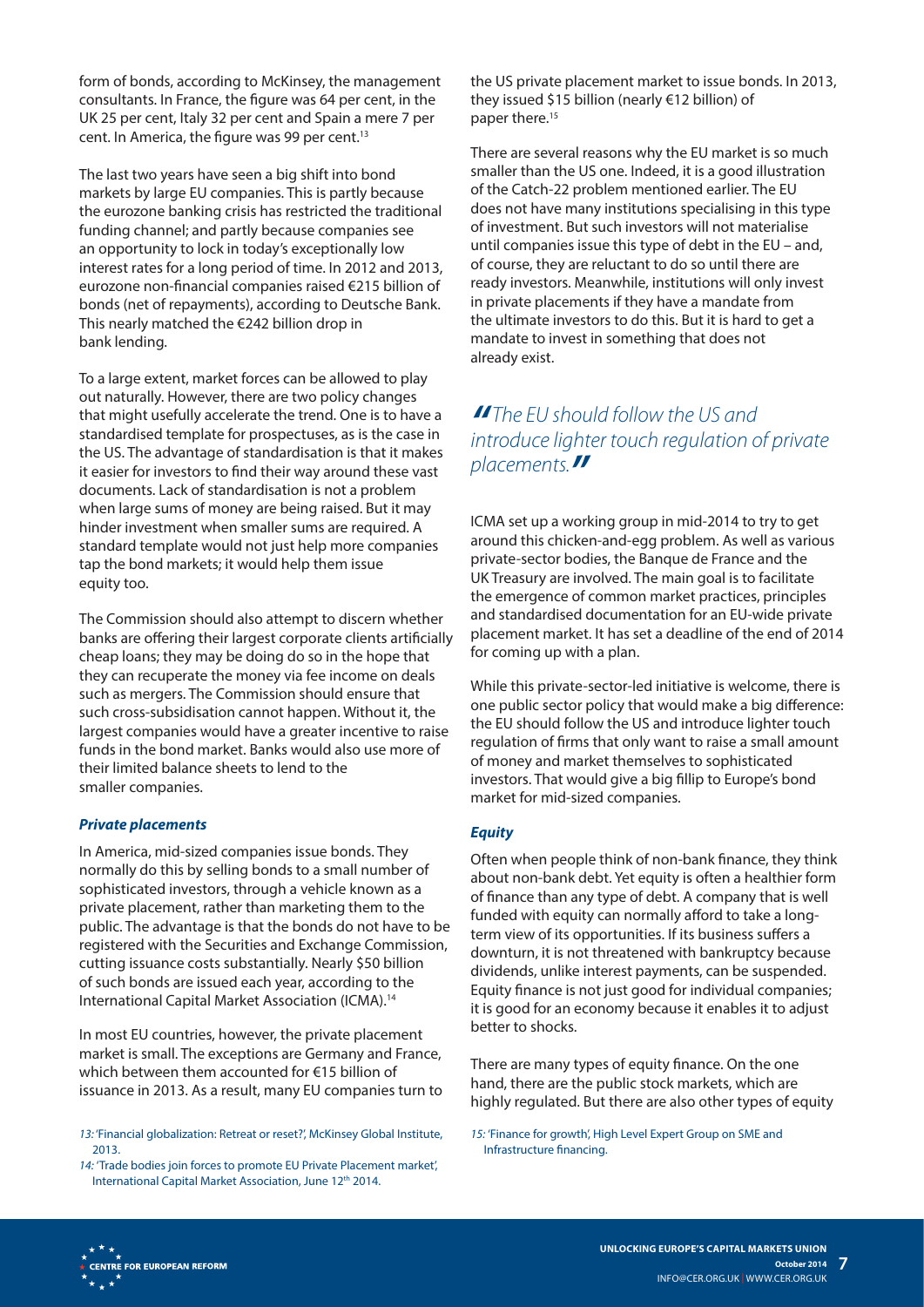finance: angel investing, where rich individuals, many of whom have a track record as entrepreneurs, put money into start-ups; crowdfunding, where businesses are matched with investors via internet platforms; venture capital, where special funds invest in young fast-growing entrepreneurial companies; and private equity houses, otherwise known as leveraged buyout (LBO) houses, which typically buy mature businesses and load them up with debt.

With the exception of LBO finance (which is more about debt than equity), the EU is light on all these types of funding. There are several reasons for this.

One is that company owners are reluctant to surrender or share control – something that happens when they sell equity to outsiders. Europeans lack a strong equity culture. It is particularly weak in Italy. However, it is encouraging that German companies, which have traditionally been wary of equity markets, seem to have started warming to them. For example, Zalando, the EU's largest online fashion retailer, announced plans for an initial public offering in September 2014.

Another reason is that equity is more heavily taxed than debt. In most countries (not just EU ones), interest payments on debt can be deducted from profits before they are taxed. Dividends seldom benefit from a similarly attractive tax regime.

One policy change that could have a big impact would be to remove the tax discrimination against equity. This could be done in two ways: either interest payments could no longer be deductible from taxable profits; or companies could be given a tax-deductible allowance for their equity.

The EU does not have the authority to force memberstates to adjust their corporation tax regimes. However, it can play a useful role by encouraging countries to remove the current bias. The Commission has promised to do this as part of the European semester process, through country specific recommendations, "in particular for member-states with high debt bias in corporate taxation".16 The Commission should work with the EU finance ministers in helping them to co-ordinate this reform. After all, it will be easier for states to move if they are not doing so alone.

#### **Venture capital**

Young companies and start-ups find it particularly hard to raise equity funding in the EU; investors are reluctant to put money into companies that they know little about and which could easily fail. By mid-2014, there were encouraging signs that the European venture capital market was picking up. In the second quarter, it was

responsible for providing \$2.8 billion to start-ups – the largest amount since the dotcom boom in 2001 according to Dow Jones VentureSource.<sup>17</sup> But this is still a relatively small sum of money.

# **"**One policy change that could have a big impact would be to remove the tax discrimination against equity.**"**

The contrast is stark with America, where start-ups raised \$13.8 billion in the same quarter. Its venture capital market is extremely active, not only funding start-ups but also helping entrepreneurial companies grow rapidly. Specialist investors hunt for the best business ideas and then put not only cash but also expertise behind the company in order to maximise its potential. The venture capitalists take stakes in private companies with the aim of either selling them later to larger companies or floating them on the stock market.

The EU cannot hope to match America's thriving venture capital market in short order. But it could do several things to close the gap. One would be to push forward with an initiative already in the pipeline: the creation of European Long-term Investment Funds (ELTIFs). These would invest in illiquid assets such as venture capital, the shares of unquoted companies and infrastructure loans – provided they are diversified. As such, ELTIFs would help boost other capital markets as well as venture capital. ELTIFs would enjoy a pan-EU passport, allowing a fund based in one member-state to operate across the entire single market. At present, the EU's main investment vehicles – UCITS – are required to keep 90 per cent of their assets in listed securities, meaning they cannot channel money towards these illiquid but economically important investments.

There is also a case for more EU countries to provide government support so that young companies can raise capital more easily. One model that could be followed is that of the UK, where generous tax breaks encourage high net worth individuals to invest in venture capital. Another model is America, which provides guarantees for debt issued by small businesses: the money is channelled through specialist small business investment companies, which pay a fee to compensate the government for potential losses.

Ultimately, it is up to each member-state to decide whether to support venture capital with tax incentives or guarantees. But the Commission could play a useful role identifying and encouraging best practice.

<sup>16: &#</sup>x27;Long-term financing of the European economy', Communication from the Commission to the European Parliament and the Council, March 27<sup>th</sup> 2014.

<sup>17: &#</sup>x27;European start-ups raise highest quarterly VC financing since 2001', Wall Street Journal, July 28<sup>th</sup> 2014.